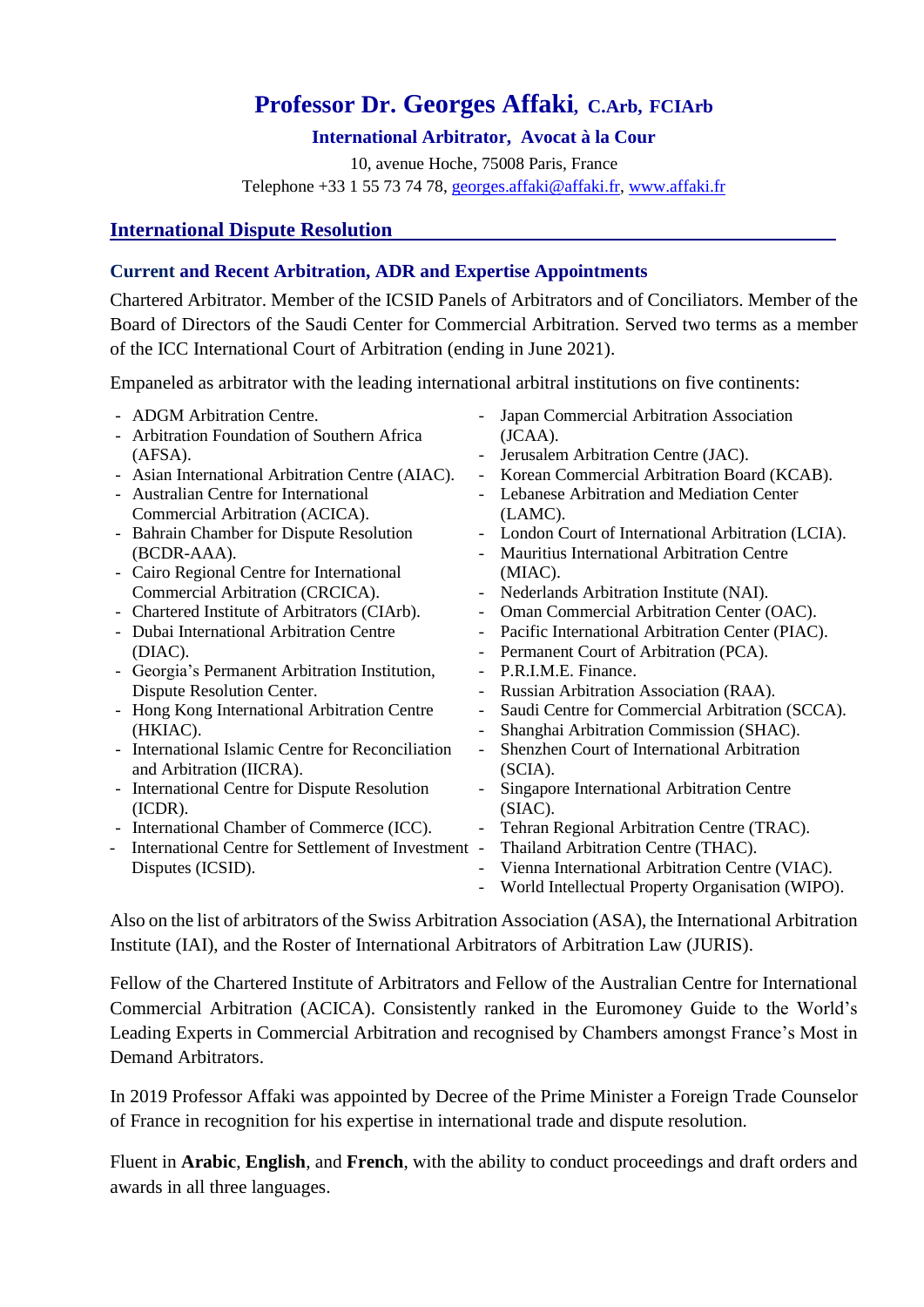Representative ADR appointments include:

## **Investment**

- − ICSID Case No. ARB/20/47, *Mitsui & Co., Ltd. v. Kingdom of Spain*. President: Prof. Georges Affaki, Party Nominee: Prof. John Y. Gotanda, Party Nominee: Sir William Blair.
- − ICSID Case No. ARB/16/16, *Global Telecom Holding S.A.E. v. Canada.* President: Prof. Georges Affaki, Party Nominee: Gary Born, Party Nominee: Prof. Vaughan Lowe QC.
- − PCA Case Nº 2019-31 under a bilateral treaty and the UNCITRAL Arbitration Rules. President: Ian Binnie, CC, QC, Party Nominee: Prof. Georges Affaki, Party Nominee: Prof. Brigitte Stern.
- − PCA Case Nº 2019-41 under the Organisation of the Islamic Conference (OIC) Investment Agreement.
- − President: Samaa Haridi, Party Nominee: Prof. Georges Affaki, Party Nominee: Prof. Eduardo Silva Romero.

# **Construction, Projects, and Property Development**

- − President of the arbitral tribunal in an ICC case in relation to a major water desalination project (applicable law: UAE, seat: Dubai).
- − President of the arbitral tribunal in an ICC case in relation to consolidated arbitrations arising under a multi-contract dispute in the construction sector (applicable law: UAE, seat: Abu Dhabi).
- − President of the arbitral tribunal in an ICC case in relation to an iconic infrastructure project dispute in the tourism sector (applicable law: UAE, seat: Dubai).
- − President of the arbitral tribunal in a DIAC case in relation to a dispute relating to a series of property development and construction agreements (Arabic-English bilingual proceedings – applicable law: UAE, seat: Dubai).
- − President of the arbitral tribunal in a DIAC case in relation to a series of construction disputes arising in relation to a landmark infrastructure project in Dubai (applicable law: UAE, seat: Dubai).
- − President of the arbitral tribunal in PCA Case No. 2020-13 in relation to a sale and property development project in Saudi Arabia (applicable law: Saudi, seat: Geneva).
- − Sole arbitrator in an ICC case in relation to a dispute arising out of a shipbuilding agreement (applicable law: Bahraini, seat: Manama).
- − Sole arbitrator in an ad hoc international arbitration case in relation to a dispute between a contractor and an international relief agency operating in the Middle-East (applicable law: general principles of international law, seat: London).
- − Sole arbitrator in an ICC case in relation to a dispute arising out of a series of contracts for the design, construction, expansion and development of several terminals in an international airport (applicable law: Saudi, seat: Dubai).
- − Sole arbitrator in an ICC case in relation to a dispute arising from the construction of a ship terminal and grain warehouse construction and operation project (applicable law: Iran, seat: Paris).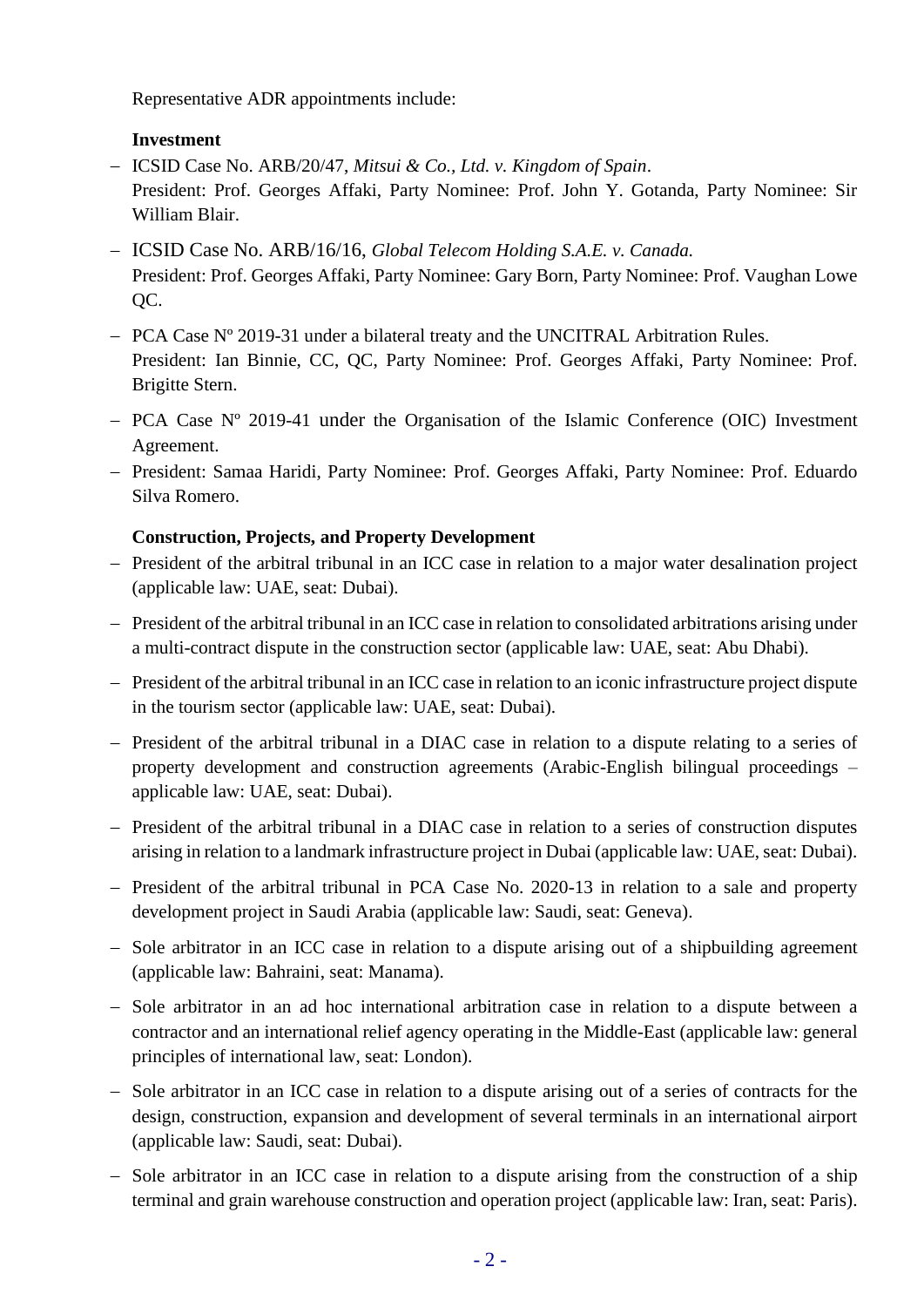- − Party-appointed arbitrator nominated by a State instrumentality acting as the employer in PCA Case Nº AA695 under the UNCITRAL rules in relation to a dispute under an EBRD-financed bridge construction and road rehabilitation agreement based on the FIDIC Pink Book (applicable law: Moldova, seat: The Hague).
- − Party-appointed arbitrator nominated by a State instrumentality acting as the employer in an ICC case in relation to a dispute under an EBRD-financed construction project based on the FIDIC Pink Book (applicable law: Macedonia, seat: Zagreb).
- − Party-appointed arbitrator in an ICC case concerning the construction of the Doha metro (applicable law: Qatar, seat: Doha).
- − Party-appointed arbitrator in an ICC case concerning a dispute under a settlement agreement and a series of bank guarantees under a large construction project (applicable law: Saudi, seat: London).
- − Party-appointed arbitrator in an ICC case concerning a dispute under a construction project (applicable law: Saudi, seat: Riyadh).
- − Party-appointed arbitrator in an ICC case concerning a dispute under a settlement agreement under a large construction project (applicable law: English, seat: London).
- − Party-appointed arbitrator nominated by the employer in an ICC case concerning a dispute under a complex FIDIC-type industrial dismantling, transfer and construction series of agreements (applicable law: French, seat: Paris).
- − Party-appointed arbitrator nominated by the contractor in an ICC case concerning a shipbuilding contract in the oil and gas sector (applicable law: Libyan, seat: Paris).
- − Party-appointed arbitrator in an *ad hoc* case concerning a dispute under a major hospital construction project (applicable law: Saudi, seat: Riyadh).
- − Party-appointed arbitrator in an *ad hoc* case concerning a dispute under a sewerage project (applicable law: Oman, seat: Muscat).
- − Party-appointed arbitrator in an *ad hoc* case concerning a dispute under a joint venture agreement in relation to a real estate investment (applicable law: French, seat: Paris).

## **Energy**

- − President of the arbitral tribunal in a CRCICA case in relation to a dispute relating to an Egyptian law-governed operation license and gas distribution agreement between the State and a foreigncontrolled distributor (proceedings conducted and award issued in Arabic – applicable law: Egyptian, seat: Cairo).
- − President of the arbitral tribunal in HKIAC consolidated cases in relation to a series of multiparty, multi-contract disputes arising under a private equity investment in the energy sector in PRC (applicable law: Hong Kong, seat: Hong Kong).
- − Sole arbitrator in a DIFC-LCIA case in relation to a dispute arising out of a solar power project (applicable law: Egypt, seat: Dubai).
- − Arbitrator nominated by a national oil company in an ICC case concerning a price determination dispute under a long-term gas supply contract (applicable law: Algerian, seat: Geneva).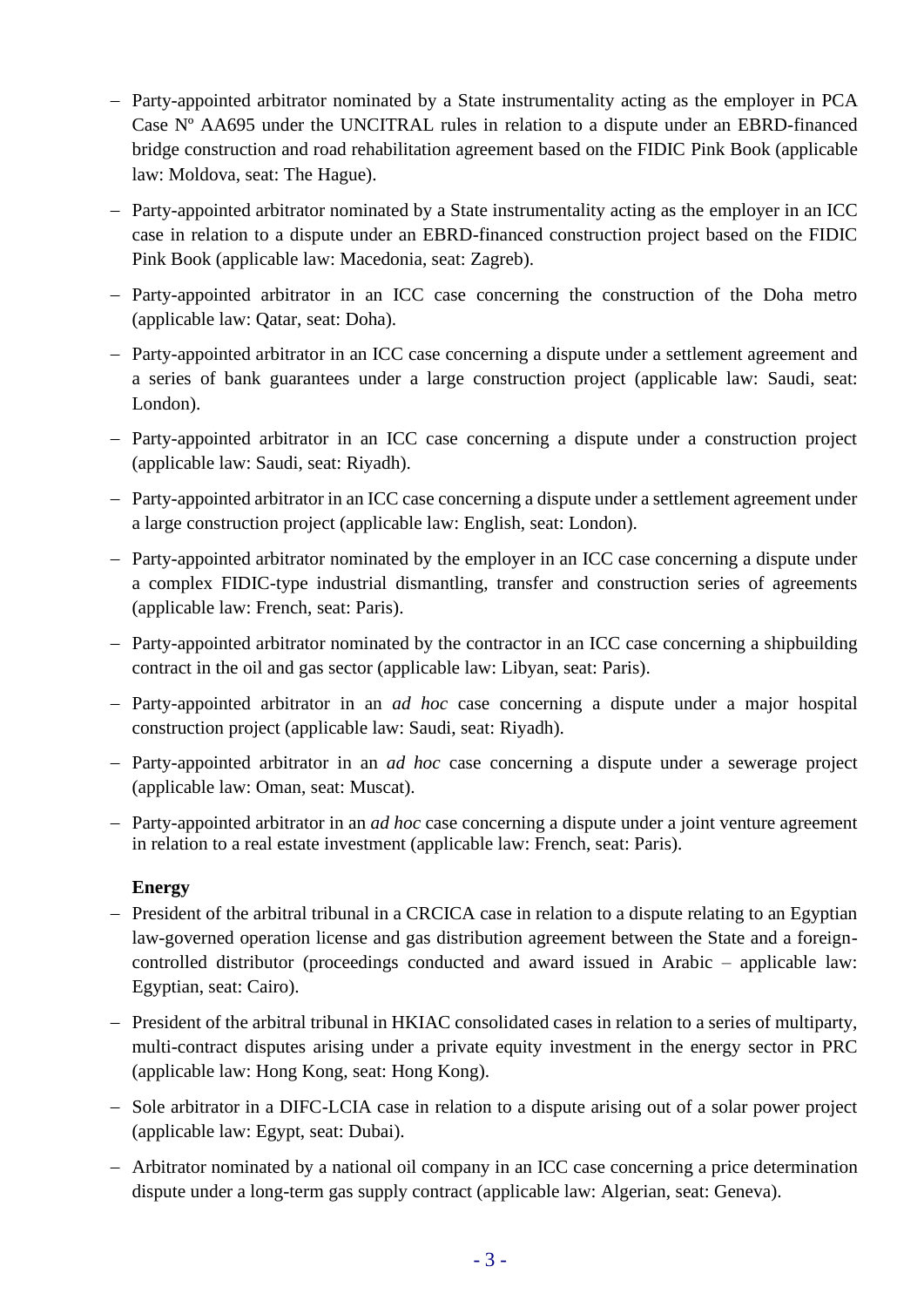− Party-appointed arbitrator in an ICC case concerning a dispute under a series of consulting agreements in the power sector involving allegations of corruption of a national oil company (applicable law: Swiss, seat: Geneva).

## **Banking and Finance**

- − President of the arbitral tribunal in an LCIA case in relation to the issue of securities (applicable law: English, seat: London).
- − President of the arbitral tribunal in case administered by the Qatar International Center for Conciliation & Arbitration (QICCA) in relation to banking service agreements (applicable law: Qatar, seat: Doha).
- − President of the arbitral tribunal in HKIAC consolidated cases in relation to a series of multiparty, multi-contract disputes arising under a private equity investment in the energy sector in PRC (applicable law: Hong Kong, seat: Hong Kong).
- − President of the arbitral tribunal in an ICC case in relation to a series of multiparty, multi-contract disputes arising under a private equity investment in the education sector in Morocco (applicable law: French, seat: Paris).
- − Party-appointed arbitrator in an ICC case concerning a shareholders' dispute in relation to a private equity investment in Morocco (applicable law: Moroccan, seat: Paris).
- − Party-appointed arbitrator in an LCIA case concerning the bank financing and issue of guarantees in relation to one of the biggest airport development projects in the world (applicable law: Abu Dhabi, seat: Abu Dhabi).
- − Arbitrator nominated by a State-owned entity in an ICC case concerning a dispute under financing agreements in the context of a bank resolution scheme pursuant to the EU Bank Recovery and Resolution Directive (BRRD) (applicable law: France, seat: Paris).
- − Party-appointed arbitrator in a DIAC case concerning a shareholders' dispute in relation to the acquisition of a financial institution (applicable law: Saudi, seat: Dubai).
- − Party-appointed arbitrator in a DIAC case concerning a shareholders' dispute in relation to a private equity investment in the education sector in Saudi Arabia (applicable law: English, seat: Dubai).
- − Sole arbitrator in a DIFC-LCIA case in relation to a multiparty debt rescheduling dispute (applicable law: Swiss, seat: DIFC (UAE)).
- − Sole arbitrator in a BCDR-AAA case in relation to a dispute relating to the building and operation of an electronic securities trading system (applicable law: Bahrain, seat: Manama).
- − Sole arbitrator in an ad hoc case in relation to a dispute under a banking service agreement (applicable law: French law and international standard banking practice, seat: Paris).
- − Party-appointed arbitrator in an ADCCAC case concerning a dispute under an Islamic banking service agreement (applicable law: UAE, seat: Abu Dhabi).

## **Other Sectors**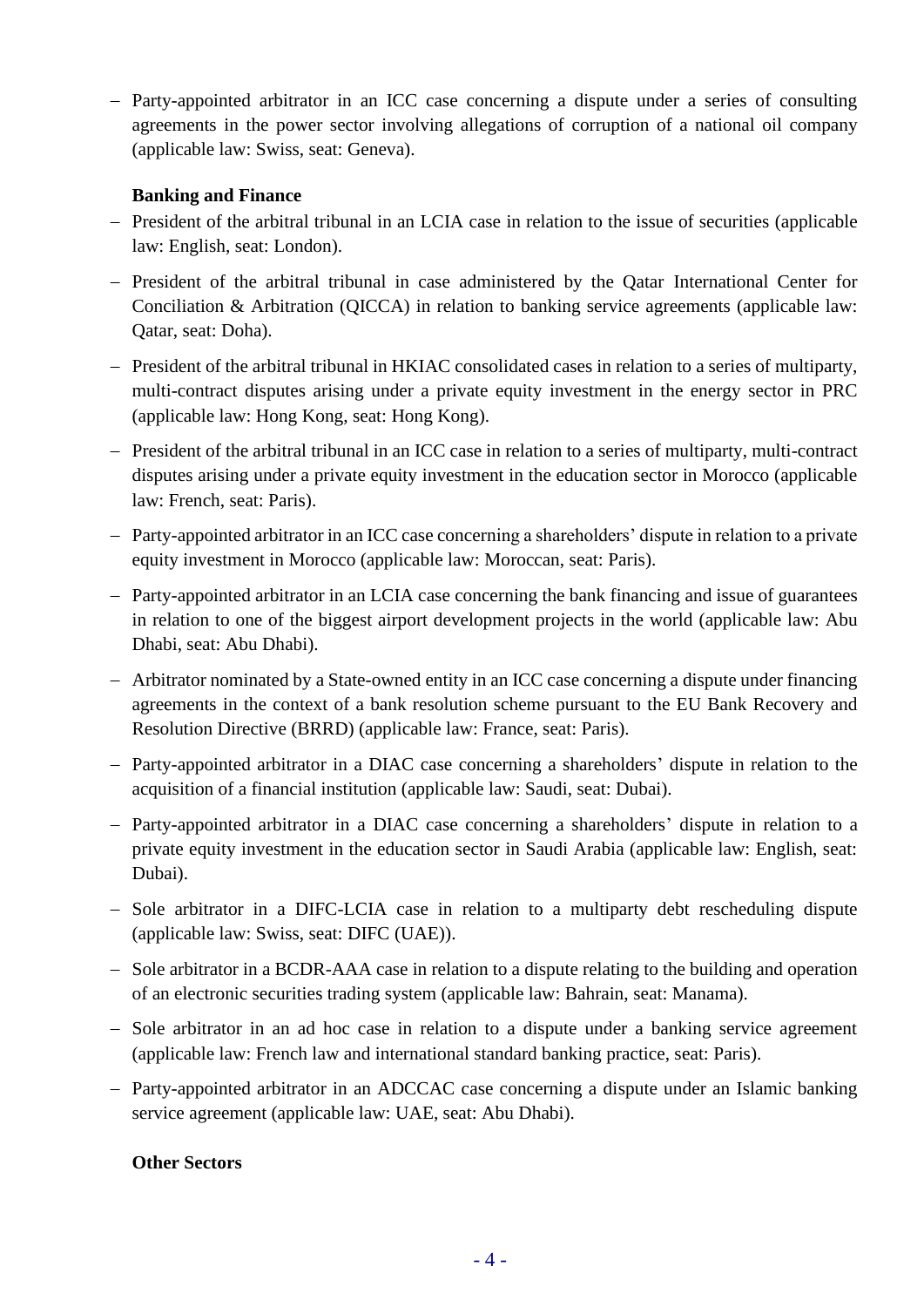- − President of the arbitral tribunal in ICSID Case No. ARB/16/16 relating to a dispute arising out of an investment in the telecom sector.
- − Sole arbitrator in a DIAC case in relation to a dispute arising out of military procurement agreements performed in a war zone (applicable law: Dubai, seat: Dubai).
- − President of the arbitral tribunal in an ICDR AAA case in relation to a dispute relating to an Italian law-governed distribution agreement (applicable law: Italian, seat: Milan).
- − Sole arbitrator in an ICC case in relation to a dispute arising out of a settlement agreement in relation to a distribution agreement involving the interpretation of a bilateral tax treaty (applicable law: Brazil, seat: Paris).
- − Party-appointed arbitrator in an HKIAC case concerning a dispute under a distribution agreement (applicable law: Hong Kong, seat: Hong Kong).
- − Party-appointed arbitrator in an ICC case concerning a dispute under a seaport operations and services agreement (applicable law: Saudi, seat: Riyadh).
- − Party-appointed arbitrator in an LCIA case concerning a commodities contract involving allegations of bribery (applicable law: French, seat: London).
- − Party-appointed arbitrator in two related *ad hoc* cases concerning disputes under a shareholder agreement in relation to a distribution contract (applicable law: Saudi, seat: Jeddah).

## **Other Alternative Dispute Resolution Appointments** include:

- − President or member of ICC adjudicatory panels in multiple international banking dispute resolution mechanism DOCDEX cases under international standard banking practice.
- − Mediator in a multiparty dispute between banks acting as counter-guarantors and guarantors and a consortium acting as applicant in relation to the payment of international guarantees.
- − Representative mediator, counsel, and expert appointments in international proceedings available at [www.affaki.fr](http://www.affaki.fr/) or upon request.

Other international dispute resolution-related mandates include:

- − Appointed to the International Financial Legal Experts body to the Shanghai High People's Court.
- − Chair of the Drafting Group for the revision of the PRIME Finance Arbitration Rules.
- − Co-chair of the ICC Task Force on Financial Institutions and International Arbitration (Final report adopted on 17 September 2016).
- − Delegate of ICC to FIDIC on the introduction of the Uniform Rules for Demand Guarantees into the FIDIC model Construction Contract, Plant and Design-Build Contract, and EPC Turnkey Contract.
- − Chair of the Working Group on Applicable Law and Dispute Resolution in Islamic Finance. The Group delivered its report in June 2009.
- − Appointed to the Practice & Procedures Board of the Australian Centre for International Commercial Arbitration (ACICA).
- − Appointed member of the Saudi Center for Commercial Arbitration Rules Advisory Committee.
- − Member of the Task Force for the revision of the DIAC Arbitration Rules.
- − Member of the Arbitration Rules Revision Committee of the Asian International Arbitration Centre.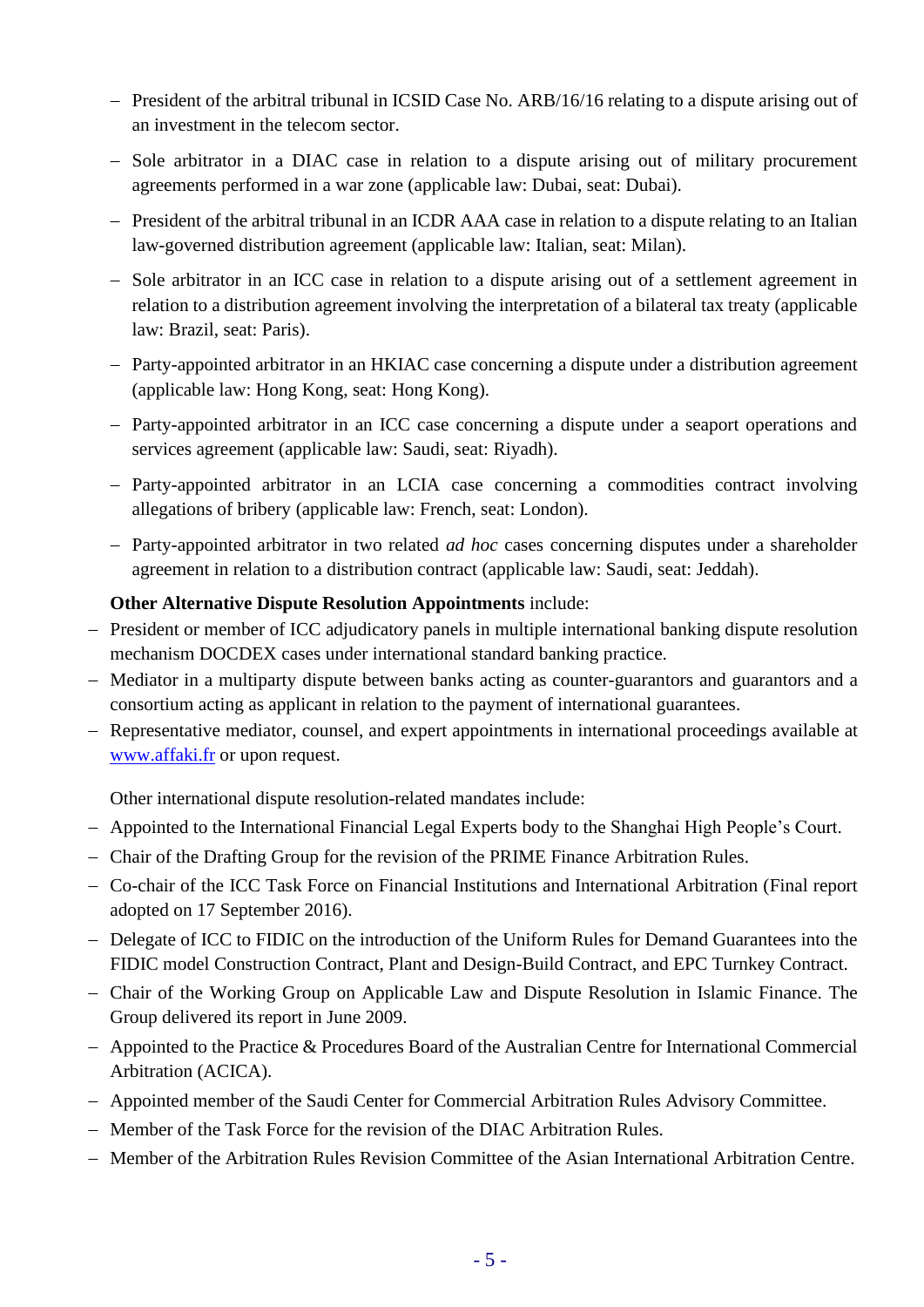## **Academic Positions**

- − Professor of Law at University Panthéon-Assas (Paris II) since 2002. Classes include Dispute Resolution, International Banking Law, Private International Law, and Contracts.
- − Visiting lecturer at SciencesPo on international dispute resolution, Queen Mary University of London on international commercial law, University Panthéon-Sorbonne (Paris 1) on comparative Arab law, and University Paris Dauphine on Islamic finance. Guest lecturer at Brasenose College University of Oxford, at the University of Geneva, and Prince Sultan University in Riyadh, on international commercial law.
- − Previous classes include International Commercial Law, University of Paris I (1999-2000), and International Construction Law, University of Toulouse I (1996-1999).
- − Member of the Advisory Board of the Queen Mary-UNIDROIT Institute of Transnational Commercial Law (ITCL).

## **Career**

• AFFAKI, Partner, Paris.

Avocat before the Court of Appeal of Paris, practicing primarily in international arbitration and litigation, international banking law and regulation, and consulting on law reforms in transition economies.

 $\bullet$  1997 – 2014: BNP Paribas, Paris.

Member of the Executive Committee of the Corporate and Investment Bank Legal Department. Global Coordinator for Corporate Banking and Global Transaction Banking.

- Earlier career included holding the following positions in France and abroad:
	- **1995 – 1997: S. G. Archibald**, Paris.

Attorney specializing in international arbitration and banking law. Also acting as dedicated counsel to the Arthur Andersen Emerging Markets team in EU Commission and World Bankfunded tenders for advisory services in developing countries.

- 1993: United Nations Compensation Commission (UNCC), Geneva. Legal officer participating in the implementation of the Provisional Rules for Claims Procedure and the processing of individual claims for damages arising out of the first Gulf war.
- 1986 1989: Practiced law at the Syrian Bar.

## **Bar Admissions**

• Paris, Aleppo (currently on the non-practicing roll).

## **Education**

- − Habilitation to Direct Research (HDR), University of Paris II.
- − Doctorate of Laws (LL.D.), *summa cum laude*, University of Paris II. C.V. Starr scholar, Calouste Gulbenkian scholar.
- − *Diplôme d'études approfondies* (Postgraduate doctoral research degree) in commercial law, *cum laude*, University of Paris II. C.V. Starr scholar.